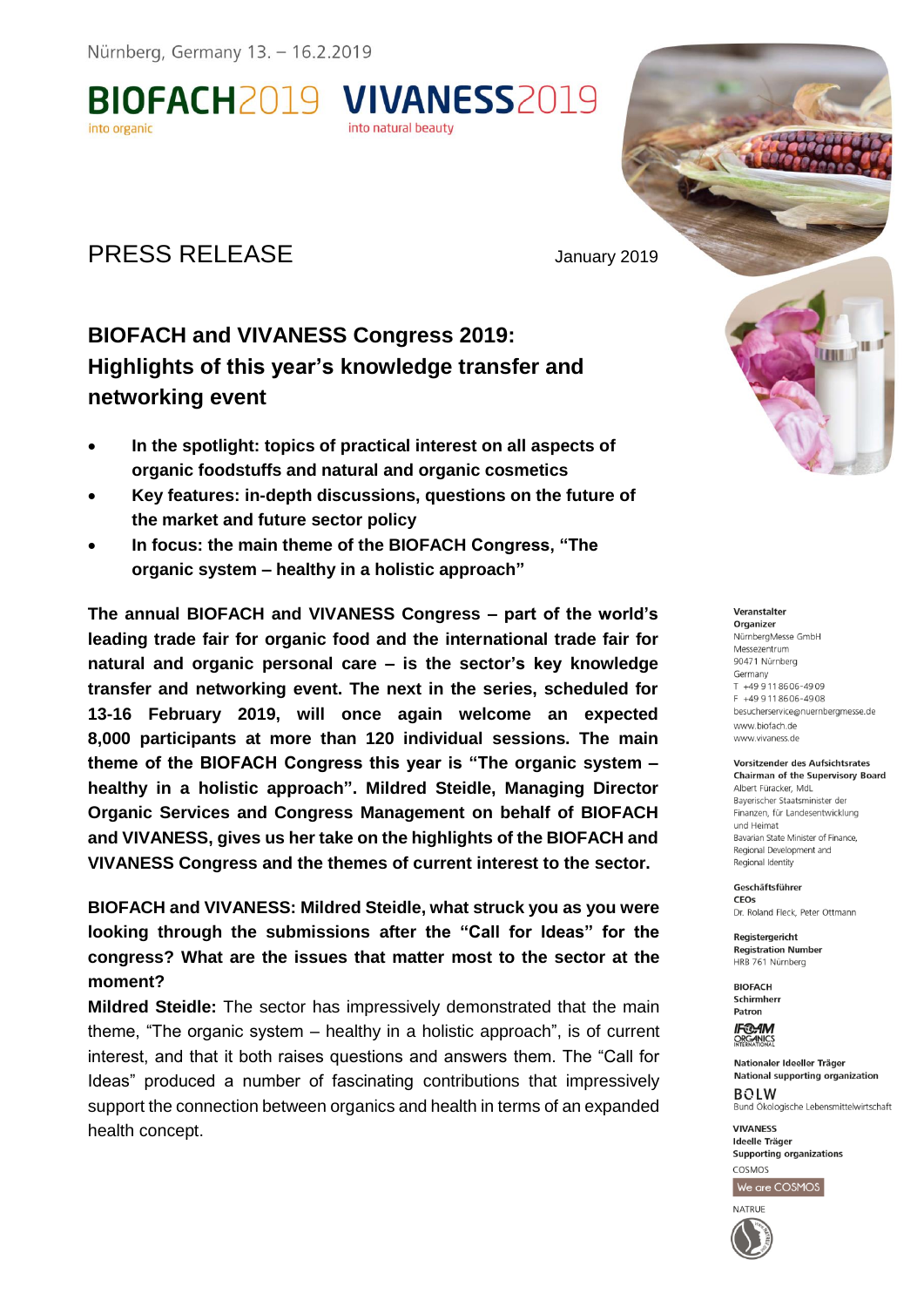BIOFACH2019 VIVANESS2019 nto natural beauty

The sector will discuss topics like biodiversity, soil fertility and soil health, and healthy foodstuff processing. It will also consider issues like nutritional styles, organic diets, and what form nutrition will take in the future.

Policy-makers will face questions on the first day of the trade fair, when the focus will turn to the potential of organic agriculture as a means of overcoming agricultural policy challenges, in the context of a recent scientific study (Wednesday, 13.02.2019, 15:00-15:45, NCC Ost, Hall Istanbul).

ш **THEFT** 

Thursday will see a discussion of the potential impact of organics on the costs associated with nutrition-based disease. Panel members will include BÖLW (the German Federation of the Organic Food Industry, national supporting organization of BIOFACH), which is responsible for arranging the key focal point of the congress together with IFOAM – Organics International (the international patron of BIOFACH), and representatives of health insurance companies and medical nutritionists, among others (14.02.2019, 12:00-13:30, NCC Ost, Hall Istanbul).

Then, between 12:00 and 13:30 on Friday, 15.02.2019, the focus will turn to nutritional education (NCC Ost, Hall Istanbul). Topics will include methods of communicating the connection between organics and fair trading as well as the role of nutritional education as a tool for implementing the UN Sustainable Development Goals (SDGs). Of course, these panels are just a few examples. A whole series of other sessions will be devoted to the main theme of the congress, which means a lot of fascinating information and lively discussions can be expected.

All of the sessions – whether on the main theme or the individual BIOFACH forums on sustainability, professional trade, policy, and science as well as the VIVANESS congress programme – can be easily viewed online at **www.biofach.de/congress** and **www.vivaness.de/congress**, giving interested parties a quick overview of the programme, the speakers, and the individual sessions.

**BIOFACH and VIVANESS: Visitors can expect the familiar congress highlights, in which the latest market figures and statistics are announced and the resulting trends from these market research**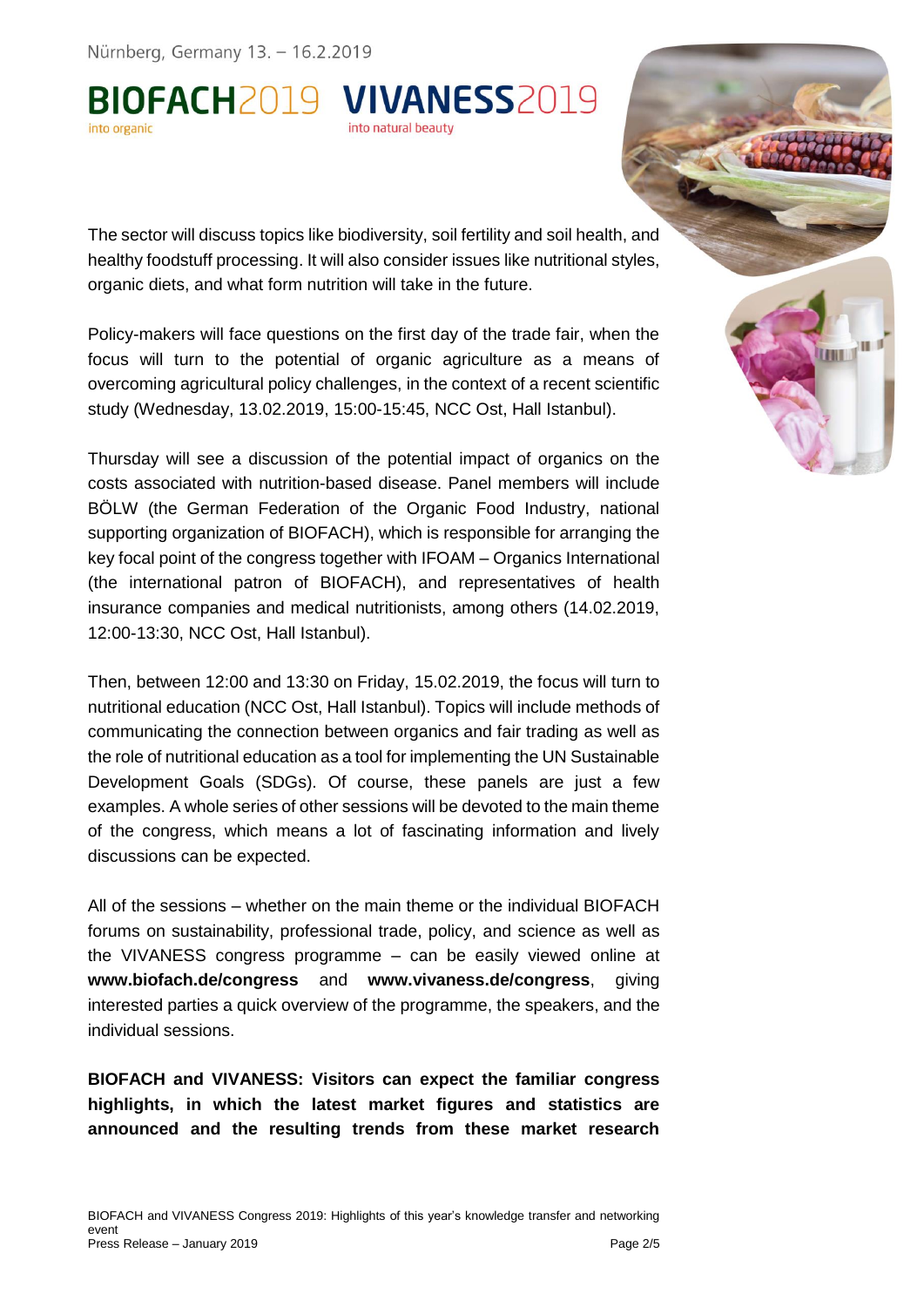BIOFACH2019 VIVANESS2019 into natural beauty

#### **findings are explained and explored. What else can visitors to the BIOFACH and VIVANESS Congress look forward to in particular?**

**Mildred Steidle**: The "market research favourites" and the visitor magnets every year include "The World of Organic Agriculture." This session, run by the international patron of BIOFACH, IFOAM – Organics International, will take place on Wednesday, 13.02.2019, from 16:00 to 16:45 in the Hall Shanghai. Another highlight of the **BIOFACH Congress** on Thursday (14.02.2019, 12:00-13:00, NCC Ost, Hall Shanghai) will be the presentation by Sebastian Buggert, of Cologne's rheingold institute, who will look at the questions of how future consumers will view organic foodstuffs and the trends and developments that will characterise consumer behaviour and consumer expectations.

ш **THEFT** 

Market research and communications experts including Katya Witham (Mintel) and Hassaan Hakim (YOOL) will discuss how the organic sector should focus, or change its focus, on consumers in the future, and they'll also look at methods of differentiation. This will also take place on Thursday, 14.02.2019, from 11:00 to 11:45, in the Hall Istanbul, and from 15:00 to 15:45 in NCC Ost in the Hall Shanghai.

The question of differentiation is also a topic in the natural and organic cosmetics scene at the **VIVANESS Congress**. The issues here are credibility, values, and how to distinctively position natural and organic cosmetics (Wednesday, 13.02.2019, 11:30-12:30, Hall 7A-731). Future prospects for the sector will be discussed by a panel that includes futurologist Dr Eike Wenzel of the Institut für Trend- und Zukunftsforschung (Institute for Trend and Future Research), on Thursday, 14.02.2019, 16:00-16:45, in Hall 7A-731.

Packaging is another topic of current interest, especially because the new German Packaging Act went into effect on 01.01.2019. The contribution "Plastic Planet? Packaging and recyclability in the organic market" looks at the prospects for sustainability in packaging. Where does the organic sector stand, and what's the assessment of the materials currently being used? The trade association UnternehmensGrün has invited experts from the field of design, packaging manufacturers, and representatives of the organic trade (Friday, 15.02.2019, 14:00-15:30, NCC Ost, Room Kopenhagen). And in passing, packaging is also a topic for the VIVANESS Congress, which will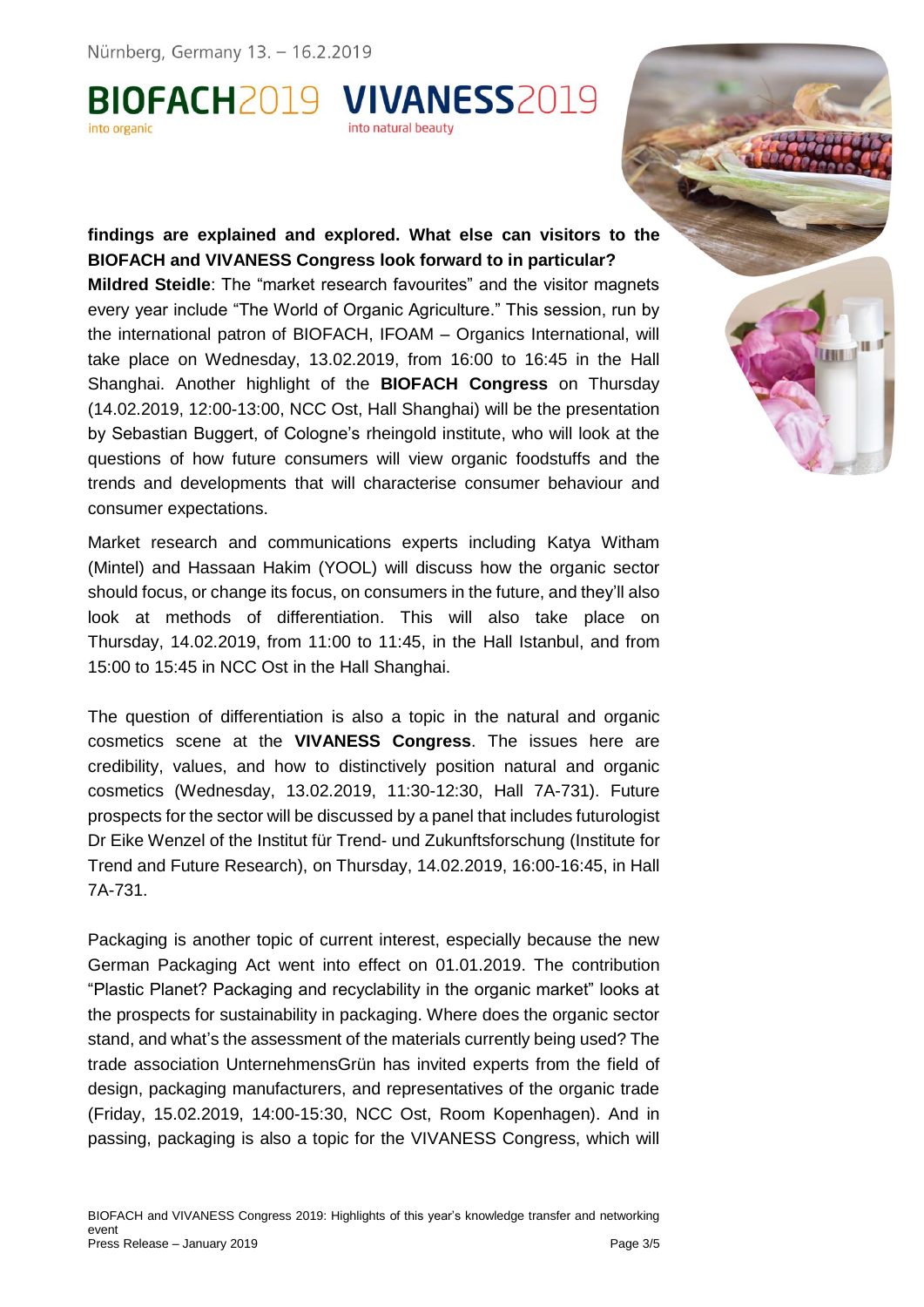BIOFACH2019 VIVANESS2019 into natural beauty

look at the question of "Why brand communication and design for recycling cannot be mutually exclusive, but can complement one another" (Thursday, 14.02.2019, 13:00-13:45, Hall 7A-731).

In this context, and for everyone who would like to experience packaging up close, packaging and materials expert Carolina Schweig will provide a wealth of examples during a walk around the BIOFACH novelty stand (Friday, 15.02.2019, 11:00-12:00, Hall 8-505).

ш **THEFT** 

## **BIOFACH and VIVANESS: Time is always tight, so if a visitor to the congress could attend only two sessions, what recommendations would you offer? For BIOFACH …**

**Mildred Steidle**: The sector has been concerned in recent years about a number of takeovers – Logona by L'Oreal, to name a recent example, and Pukka by Unilever in the organic foodstuffs sector. Ronald van Marlen has been occupied with the subject of "The Silent Take Over: Consolidated Organics Part 2," and he will discuss the consequences and repercussions for the organic movement and offer recommendations for how the sector should deal with this trend (Wednesday, 13.02.2019, 16:00-16:45, NCC Ost, Room Oslo).

One subject that particularly affects me is "Microplastic in the soil, an issue or not for the organic sector?!" The pollution of the world's seas by plastic is well known. But there is still very little discussion of the impact of microplastics in the soil on soil structure, organisms in the soil, and plant growth. Study results show that there are in fact negative repercussions (Thursday, 14.02.2019, 14:00-14:45, NCC Ost, Hall Shanghai).

#### **… and VIVANESS?**

**Mildred Steidle**: I'm especially looking forward to the presentation by Clare McDermott, of Soil Association Certification (UK). She'll share a success story and explain how introducing an "Organic Beauty & Wellbeing Week" made it possible to reach consumers in a new way as well as stimulate the market (Thursday, 14.02.2019, 15:00-15:45, Hall 7A-731).

And on Wednesday, the first day of the trade fair, there will be a brainstorming session by European sector representatives on "Consumer expectations and market trends driving growth in organic and natural